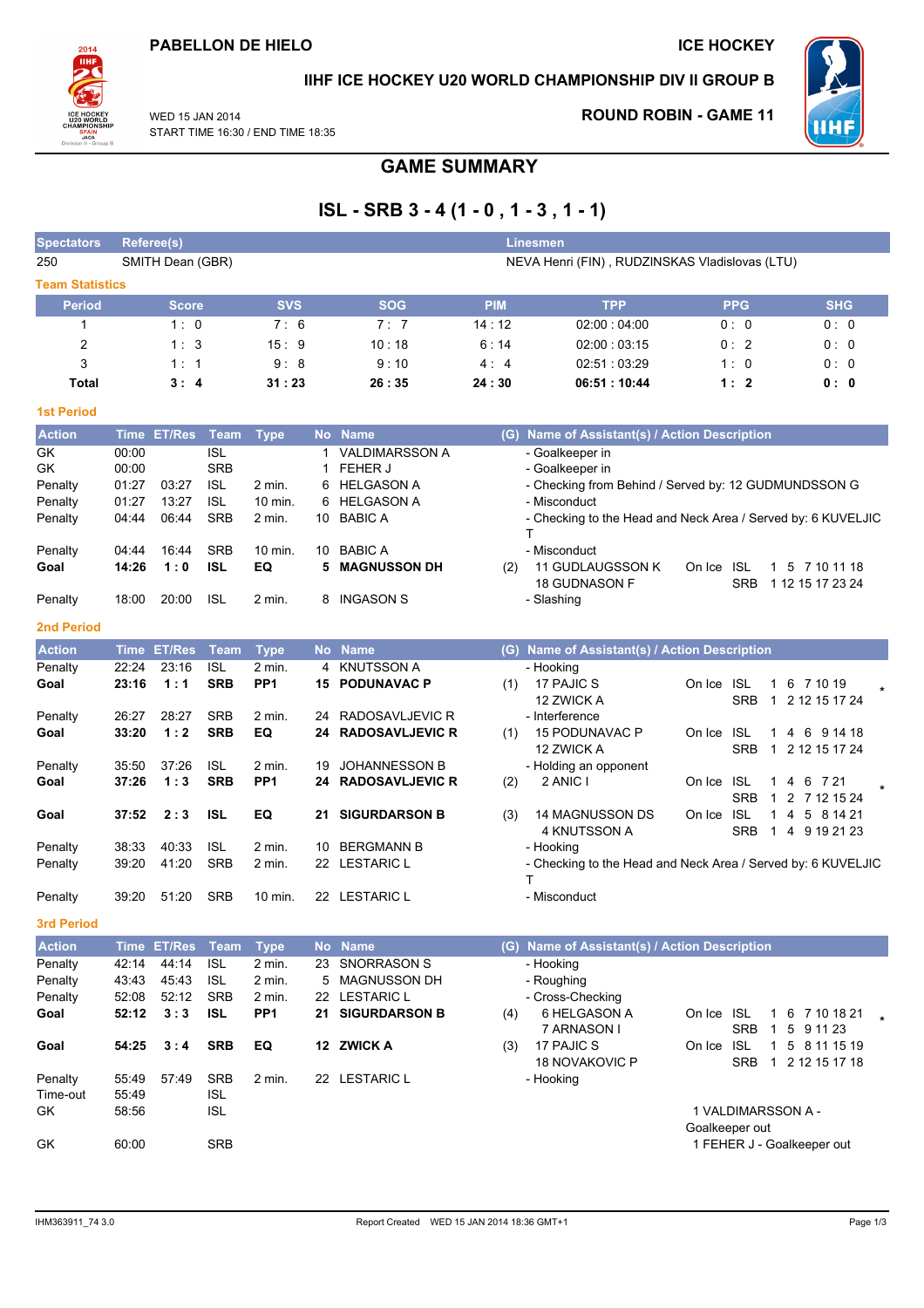## PABELLON DE HIELO

START TIME 16:30 / END TIME 18:35

WED 15 JAN 2014

**ICE HOCKEY** 



## IIHF ICE HOCKEY U20 WORLD CHAMPIONSHIP DIV II GROUP B

25 FAT Aleksandar



**ROUND ROBIN - GAME 11** 

#### **Goalkeeper Records**

#### Team : ISL - Iceland

No Name

**Game Statistics** 

| มm : ISL - Iceland  |            | Team : SRB - Serbia |            |             |                 |    |            |  |  |
|---------------------|------------|---------------------|------------|-------------|-----------------|----|------------|--|--|
| o Name              | <b>SOG</b> | <b>SVS</b>          | <b>MIP</b> | No Name     | <b>ISOG SVS</b> |    | <b>MIP</b> |  |  |
| 1 VALDIMARSSON Atli | 35         | 31                  | 58:56      | FEHER Jovan | 26              | 23 | 60:00      |  |  |

#### 20 JOUANNE Nicolas

| Team : ISL (white) |                               |                |          |                |                |           |          |          |       |                |                      |                |           |                |             |
|--------------------|-------------------------------|----------------|----------|----------------|----------------|-----------|----------|----------|-------|----------------|----------------------|----------------|-----------|----------------|-------------|
|                    | Head Coach: FODER Lars        |                |          |                |                |           |          |          |       |                | <b>Shots on Goal</b> |                |           |                |             |
| <b>No Pos</b>      | <b>Name</b>                   | G              | A        | P              | <b>PIM</b>     | FO+       | FO-      | $FO+/-$  | FO%   |                | $\overline{2}$       | $\overline{3}$ | <b>OT</b> | <b>TS</b>      | $+/-$       |
| 6 D                | HELGASON Andri +A             | 0              |          | 1              | 12             | 0         | 0        | 0        | 0.00  |                | 0                    | 0              |           |                | $-1$        |
| D<br>9             | <b>OLAFSSON Viktor</b>        |                | 0        | $\Omega$       | 0              | 0         | 0        | 0        | 0.00  |                | 0                    | 0              |           |                | $-1$        |
| D<br>11            | <b>GUDLAUGSSON Kari</b>       |                |          |                | 0              | 0         | 0        | 0        | 0.00  | 0              | 0                    | 0              |           | $\Omega$       | 0           |
| E<br>18            | <b>GUDNASON Falur (BP)</b>    | 0              |          |                | 0              | 9         | 10       | $-1$     | 47.37 | 0              | 1                    | 0              |           |                | 0           |
| 24 F               | <b>HERMANNSSON Kristinn</b>   | 0              | 0        | $\Omega$       | $\Omega$       | $\Omega$  | $\Omega$ | 0        | 0.00  | 0              | 0                    | 0              |           | 0              | $\mathbf 0$ |
| 5 D                | <b>MAGNUSSON Daniel H</b>     |                | 0        |                | 2              | 0         | 0        | 0        | 0.00  |                | 2                    | 0              |           | 3              | $+1$        |
| D<br>8             | <b>INGASON Steindor</b>       |                | $\Omega$ | 0              | $\overline{c}$ | 0         | 0        | 0        | 0.00  | 0              |                      |                |           |                | 0           |
| 12 F               | <b>GUDMUNDSSON Gunnlaugur</b> |                | 0        | 0              | 0              | 0         | 0        | 0        | 0.00  | 0              | 0                    |                |           |                | $\mathbf 0$ |
| 15 F               | SIGRUNARSON Hafthor           |                | $\Omega$ | $\Omega$       | $\Omega$       | 0         | $\Omega$ | 0        | 0.00  | 0              |                      | 0              |           |                | $-1$        |
| 21 F               | SIGURDARSON Bjorn +A          | $\overline{c}$ | $\Omega$ | $\overline{2}$ | $\Omega$       | 9         | 6        | 3        | 60.00 | $\overline{2}$ |                      | 3              |           | 6              | $+1$        |
| 3 D                | <b>SVAVARSSON Viktor</b>      | 0              | 0        | 0              | 0              | 0         | 0        | 0        | 0.00  | 0              | 0                    | 0              |           | 0              | 0           |
| 4 F                | <b>KNUTSSON Aron</b>          |                |          |                | $\overline{2}$ | 0         | 0        | 0        | 0.00  | 0              | 0                    | $\overline{c}$ |           | $\overline{2}$ | $\mathbf 0$ |
| D<br>7             | ARNASON Ingthor +C            | 0              |          |                | $\Omega$       | 0         | $\Omega$ | 0        | 0.00  | 2              |                      | $\overline{c}$ |           | 5              | $+1$        |
| 14 F               | <b>MAGNUSSON Daniel S</b>     | 0              |          |                | 0              | 0         | 0        | 0        | 0.00  | 0              |                      | 0              |           |                | $\mathbf 0$ |
| 19 F               | <b>JOHANNESSON Bjarki</b>     | 0              | $\Omega$ | $\Omega$       | $\overline{2}$ | 5         | 8        | $-3$     | 38.46 | $\Omega$       | 0                    | $\Omega$       |           | 0              | $-1$        |
| 10 F               | <b>BERGMANN Brynjar</b>       | 0              | 0        | 0              | 2              | 0         |          | $-1$     | 0.00  | 0              | 2                    |                |           | 3              | $+1$        |
| 16 F               | THORSTEINSSON Gudmundur       | 0              | 0        | $\Omega$       | 0              | $\pmb{0}$ | 0        | $\Omega$ | 0.00  | 0              | 0                    | $\Omega$       |           | $\mathbf 0$    | $\mathbf 0$ |
| F<br>23            | <b>SNORRASON Sturla</b>       |                | 0        | $\Omega$       | $\overline{c}$ | 3         | 4        | $-1$     | 42.86 | 0              | 0                    |                |           | 0              | $\mathbf 0$ |
| GK<br>1            | <b>VALDIMARSSON Atli</b>      | 0              | $\Omega$ | $\Omega$       | 0              |           |          |          |       |                | 0                    |                |           | 0              |             |
| GK<br>20           | <b>JOUANNE Nicolas</b>        | 0              | $\Omega$ | $\Omega$       | $\mathbf{0}$   |           |          |          |       | 0              | 0                    | $\Omega$       |           | 0              |             |
| Total              |                               | 3              | 6        | 9              | 24             | 26        | 29       | -3       | 47.27 | 7              | 10                   | 9              |           | 26             |             |

#### Team: SRB (red)

|                      | Head Coach: KESA Dragan   |                |                |                |                |                |          |         |       |              | <b>Shots on Goal</b> |                |                        |                  |             |
|----------------------|---------------------------|----------------|----------------|----------------|----------------|----------------|----------|---------|-------|--------------|----------------------|----------------|------------------------|------------------|-------------|
| <b>No Pos</b>        | <b>Name</b>               | G.             | A              | P              | <b>PIM</b>     | FO+            | FO-      | $FO+/-$ | FO%   |              | 2                    | $\overline{3}$ | <b>TS</b><br><b>OT</b> |                  | $+/-$       |
| 2 D                  | <b>ANIC Ivan</b>          | 0              |                | 1              | 0              | 0              | 0        | 0       | 0.00  | 0            | 2                    | 2              |                        | 4                | $+2$        |
| 12 F                 | ZWICK Andrej +C           |                | 2              | 3              | 0              | 5              | 3        | 2       | 62.50 | $\Omega$     | $\overline{2}$       | $\overline{c}$ |                        | $+1$<br>4        |             |
| 15 D                 | PODUNAVAC Pavle           |                |                | 2              | 0              | 0              | $\Omega$ | 0       | 0.00  | 0            |                      |                |                        | 2<br>$+1$        |             |
| 17 F                 | <b>PAJIC Sinisa</b>       | 0              | $\overline{2}$ | $\overline{c}$ | $\mathbf 0$    | 9              | 8        | 1       | 52.94 | 0            | 1                    | 0              |                        | $+1$<br>1        |             |
| 24 F                 | RADOSAVLJEVIC Relja       | $\overline{c}$ | 0              | $\overline{2}$ | $\overline{2}$ | $\mathbf 0$    | 1        | $-1$    | 0.00  | 0            | $\overline{2}$       | 0              |                        | $\overline{2}$   | $\mathbf 0$ |
| 5 F                  | <b>GLAVONJIC Ivan</b>     | 0              | 0              | 0              | 0              | 0              | 0        | 0       | 0.00  | 1            | 0                    |                |                        | $\overline{c}$   | 0           |
| D<br>9               | NOVAKOVIC Ugljesa +A (BP) |                | $\Omega$       | $\Omega$       | 0              | 0              | 0        | 0       | 0.00  | 0            | 0                    | $\Omega$       |                        | $\mathbf 0$      | $-1$        |
| 11 D                 | <b>BJELOGRLIC Uros</b>    | 0              | $\Omega$       | $\Omega$       | $\Omega$       | 0              | 0        | 0       | 0.00  | 0            | 4                    | 0              |                        | 4                | $\mathbf 0$ |
| F<br>22              | LESTARIC Lazar +A         | 0              | $\Omega$       | $\Omega$       | 16             | $\overline{7}$ | 3        | 4       | 70.00 |              |                      | 0              |                        | $\boldsymbol{2}$ | $\pmb{0}$   |
| 23 D                 | <b>BOSKOVIC Stefan</b>    | 0              | $\mathbf 0$    | $\Omega$       | $\mathbf 0$    | 0              | 1        | $-1$    | 0.00  |              | $\mathbf 0$          |                |                        | $\overline{2}$   | $-2$        |
| 4 F                  | <b>TERZIC Djordjije</b>   | 0              | 0              | $\Omega$       | 0              | 0              | 0        | 0       | 0.00  | 0            | 0                    |                |                        |                  | $-1$        |
| 13<br>D              | <b>STOJANOVIC Nikola</b>  | 0              | 0              | $\mathbf 0$    | 0              | 0              | 0        | 0       | 0.00  |              | 0                    | 0              |                        |                  | 0           |
| 14 F                 | <b>KEREZOVIC Nikola</b>   | 0              | $\Omega$       | $\Omega$       | 0              | 0              | $\Omega$ | 0       | 0.00  | 2            | $\overline{2}$       | $\Omega$       |                        | 4                | $\mathbf 0$ |
| F<br>19              | <b>PLAVSIC Dominik</b>    | 0              | 0              | $\mathbf 0$    | 0              | 5              | 5        | 0       | 50.00 | 0            | 0                    |                |                        |                  | $-1$        |
| 21 F                 | <b>IGNJATOVIC Bozidar</b> | 0              | $\Omega$       | $\Omega$       | $\mathbf{0}$   | $\mathbf{0}$   | $\Omega$ | 0       | 0.00  | $\Omega$     | $\mathbf{0}$         |                |                        | 1                | $-1$        |
| 3 F                  | OGRIZOVIC Petar           | 0              | 0              | 0              | 0              | $\overline{c}$ | 4        | $-2$    | 33.33 | 0            | 0                    | 0              |                        | 0                | 0           |
| D<br>6               | <b>KUVELJIC Todor</b>     | 0              | 0              | 0              | 0              | 0              | 0        | 0       | 0.00  | 0            | 0                    | 0              |                        | 0                | 0           |
| F<br>$\overline{7}$  | <b>TADIC Marko</b>        | 0              | $\Omega$       | $\Omega$       | $\Omega$       |                |          | 0       | 50.00 |              | $\mathbf 0$          | $\Omega$       |                        | 1                | $\mathsf 0$ |
| E<br>10 <sup>1</sup> | <b>BABIC Andrija</b>      | 0              | 0              | $\Omega$       | 12             | 0              | 0        | 0       | 0.00  | 0            | $\overline{2}$       | 0              |                        | $\overline{2}$   | 0           |
| 18 F                 | NOVAKOVIC Petar           | <sup>0</sup>   | 1              | 1              | $\mathbf{0}$   | $\mathbf{0}$   | $\Omega$ | 0       | 0.00  | $\mathbf{0}$ | $\mathbf{1}$         | $\Omega$       |                        | $+1$<br>1        |             |
| <b>GK</b><br>1.      | FEHER Jovan               | 0              | $\Omega$       | $\Omega$       | 0              |                |          |         |       | 0            | 0                    | 0              |                        | 0                |             |
| 25 GK                | <b>FAT Aleksandar</b>     | 0              | 0              | 0              | 0              |                |          |         |       | 0            | 0                    | 0              |                        | 0                |             |
| Total                |                           | 4              |                | 11             | 30             | 29             | 26       | 3       | 52.73 | 7            | 18                   | 10             |                        | 35               |             |